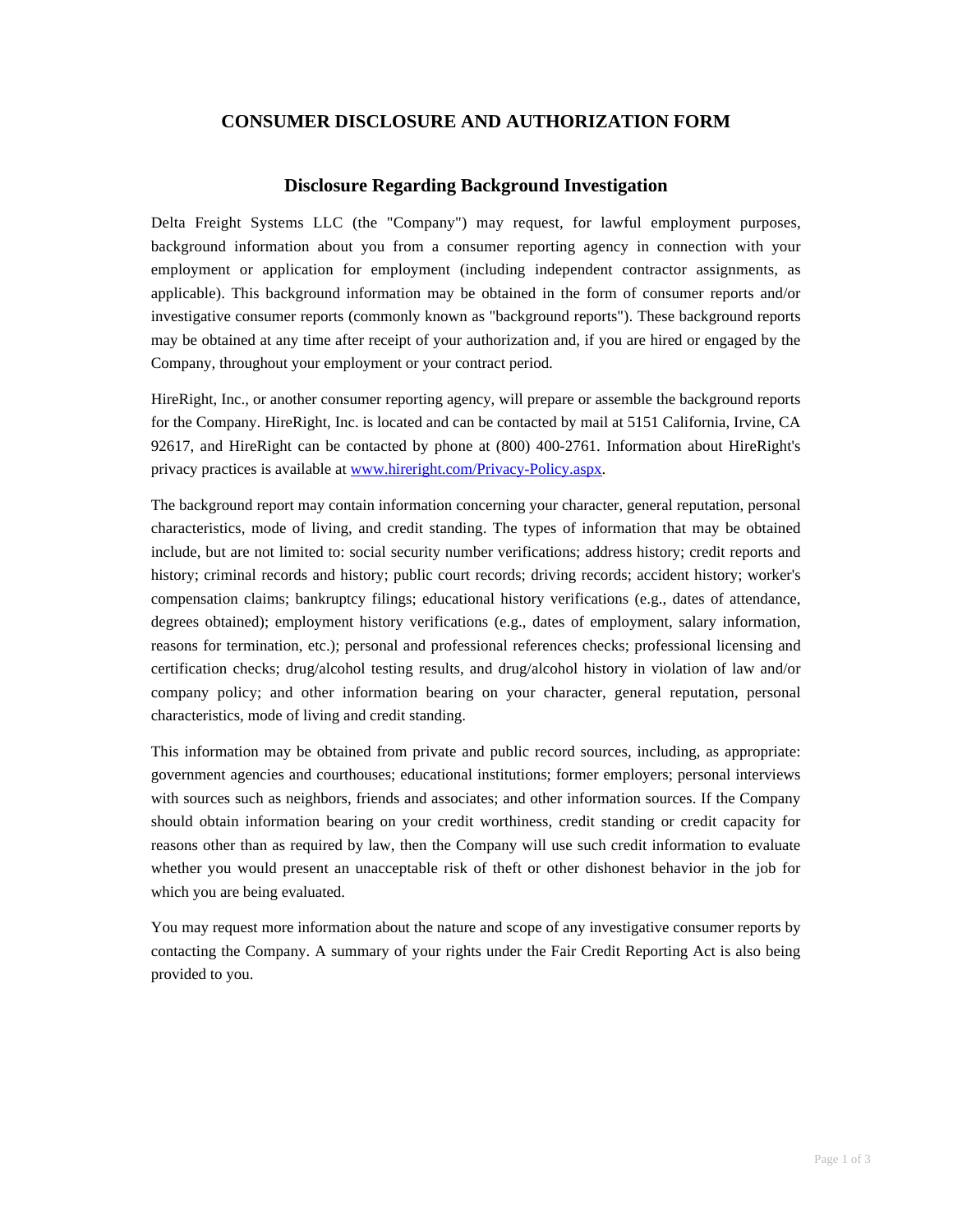## **Additional State Law Notices**

If you are a California, Maine, Massachusetts, New York or Washington State applicant, employee or contractor, please also note:

**CALIFORNIA:** Pursuant to section 1786.22 of the California Civil Code, you may view the file maintained on you by HireRight during normal business hours. You may also obtain a copy of this file, upon submitting proper identification and paying the costs of duplication services, by appearing at HireRight's offices in person, during normal business hours and on reasonable notice, or by certified mail. You may also receive a summary of the file by telephone, upon submitting proper identification and written request. HireRight has trained personnel available to explain your file to you, including any coded information, and will provide a written explanation of any coded information contained in your file. If you appear in person, you may be accompanied by one other person, provided that person furnishes proper identification. "Proper identification" includes documents such as a valid driver's license, social security account number, military identification card, and credit cards. If you cannot identify yourself with such information, HireRight may require additional information concerning your employment and personal or family history to verify your identity.

**MAINE:** You have the right, upon request, to be informed of whether an investigative consumer report was requested, and if one was requested, the name and address of the consumer reporting agency furnishing the report. You may request and receive from the Company, within five business days of our receipt of your request, the name, address and telephone number of the nearest unit designated to handle inquiries for the consumer reporting agency issuing an investigative consumer report concerning you. You also have the right, under Maine law, to request and promptly receive from all such agencies copies of any such reports.

**MASSACHUSETTS:** If we request an investigative consumer report, you have the right, upon written request, to a copy of the report.

**NEW YORK:** You have the right, upon written request, to be informed of whether or not an investigative consumer report was requested. If an investigative consumer report is requested, you will be provided with the name and address of the consumer reporting agency furnishing the report. You may inspect and receive a copy of the report by contacting that agency. Please click [here](https://www.HireRight.com/NY_Article_23_A.pdf?enable_url=true) for additional information about New York law, as applicable.

**WASHINGTON STATE:** If the Company requests an investigative consumer report, you have the right, upon written request made within a reasonable period of time after your receipt of this disclosure, to receive from the Company a complete and accurate disclosure of the nature and scope of the investigation requested by the Company. You also have the right to request from the consumer reporting agency a written summary of your rights and remedies under the Washington Fair Credit Reporting Act.